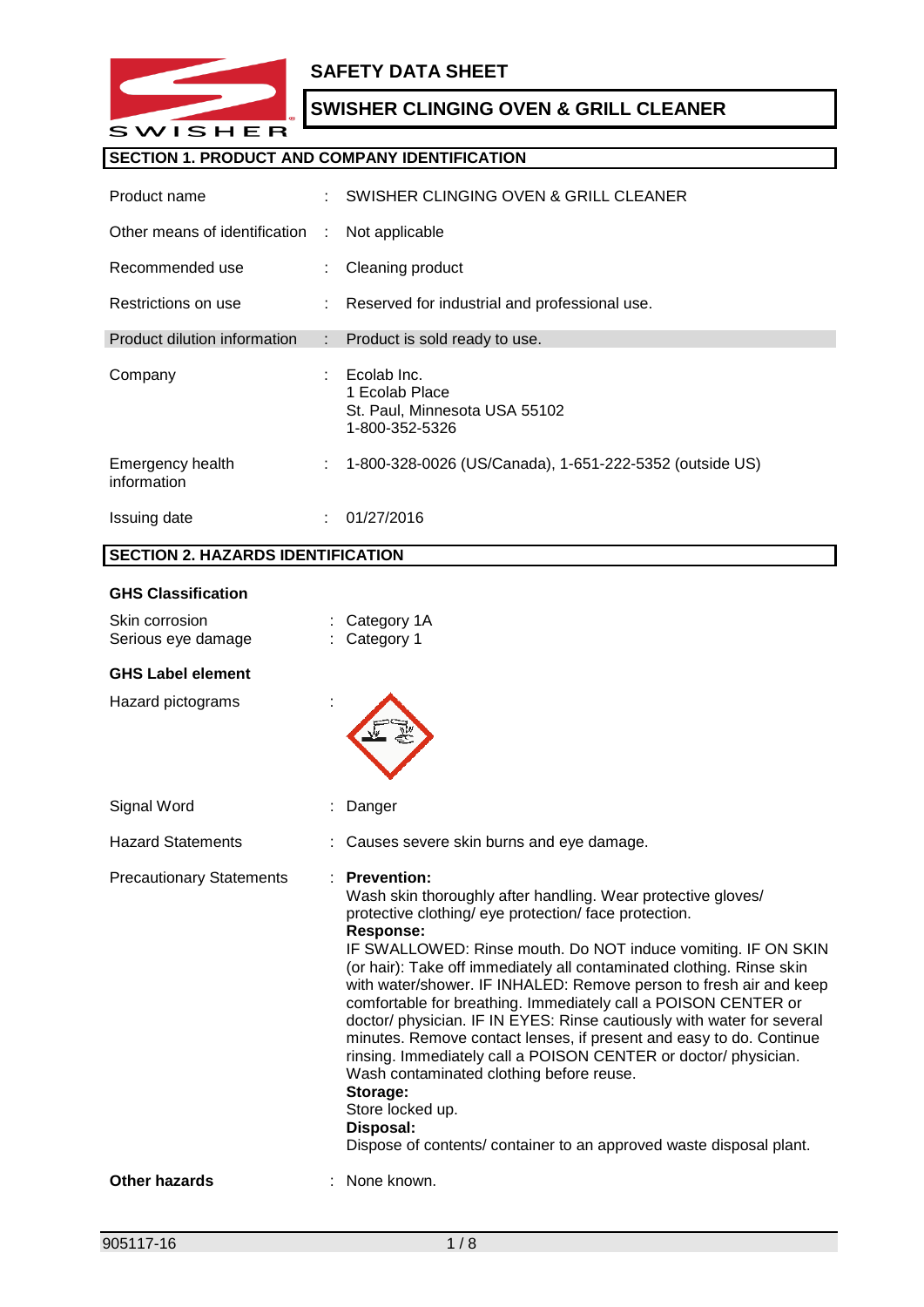# **SECTION 3. COMPOSITION/INFORMATION ON INGREDIENTS**

| Pure substance/mixture                                            | Mixture                |                                                                                                                                                                                                         |                                                                                                                                                    |
|-------------------------------------------------------------------|------------------------|---------------------------------------------------------------------------------------------------------------------------------------------------------------------------------------------------------|----------------------------------------------------------------------------------------------------------------------------------------------------|
| <b>Chemical Name</b><br>sodium hydroxide                          |                        | CAS-No.<br>1310-73-2                                                                                                                                                                                    | <b>Concentration (%)</b><br>$5 - 10$                                                                                                               |
| <b>SECTION 4. FIRST AID MEASURES</b>                              |                        |                                                                                                                                                                                                         |                                                                                                                                                    |
| In case of eye contact                                            |                        | : Rinse immediately with plenty of water, also under the eyelids, for at<br>least 15 minutes. Remove contact lenses, if present and easy to do.<br>Continue rinsing. Get medical attention immediately. |                                                                                                                                                    |
| In case of skin contact                                           |                        | shoes before reuse. Get medical attention immediately.                                                                                                                                                  | : Wash off immediately with plenty of water for at least 15 minutes. Use<br>a mild soap if available. Wash clothing before reuse. Thoroughly clean |
| If swallowed                                                      | immediately.           | Rinse mouth with water. Do NOT induce vomiting. Never give<br>anything by mouth to an unconscious person. Get medical attention                                                                         |                                                                                                                                                    |
| If inhaled                                                        | symptoms occur.        | Remove to fresh air. Treat symptomatically. Get medical attention if                                                                                                                                    |                                                                                                                                                    |
| Protection of first-aiders                                        | protective equipment.  | If potential for exposure exists refer to Section 8 for specific personal                                                                                                                               |                                                                                                                                                    |
| Notes to physician                                                | Treat symptomatically. |                                                                                                                                                                                                         |                                                                                                                                                    |
| Most important symptoms<br>and effects, both acute and<br>delayed | symptoms.              | : See Section 11 for more detailed information on health effects and                                                                                                                                    |                                                                                                                                                    |

## **SECTION 5. FIRE-FIGHTING MEASURES**

| Suitable extinguishing media                      | : Use extinguishing measures that are appropriate to local<br>circumstances and the surrounding environment.                                                                          |  |
|---------------------------------------------------|---------------------------------------------------------------------------------------------------------------------------------------------------------------------------------------|--|
| Unsuitable extinguishing<br>media                 | : None known.                                                                                                                                                                         |  |
| Specific hazards during fire<br>fighting          | : Not flammable or combustible.                                                                                                                                                       |  |
| Hazardous combustion<br>products                  | : Decomposition products may include the following materials:<br>Carbon oxides<br>Nitrogen oxides (NOx)<br>Sulfur oxides<br>Oxides of phosphorus                                      |  |
| Special protective equipment<br>for fire-fighters | : Use personal protective equipment.                                                                                                                                                  |  |
| Specific extinguishing<br>methods                 | : Fire residues and contaminated fire extinguishing water must be<br>disposed of in accordance with local regulations. In the event of fire<br>and/or explosion do not breathe fumes. |  |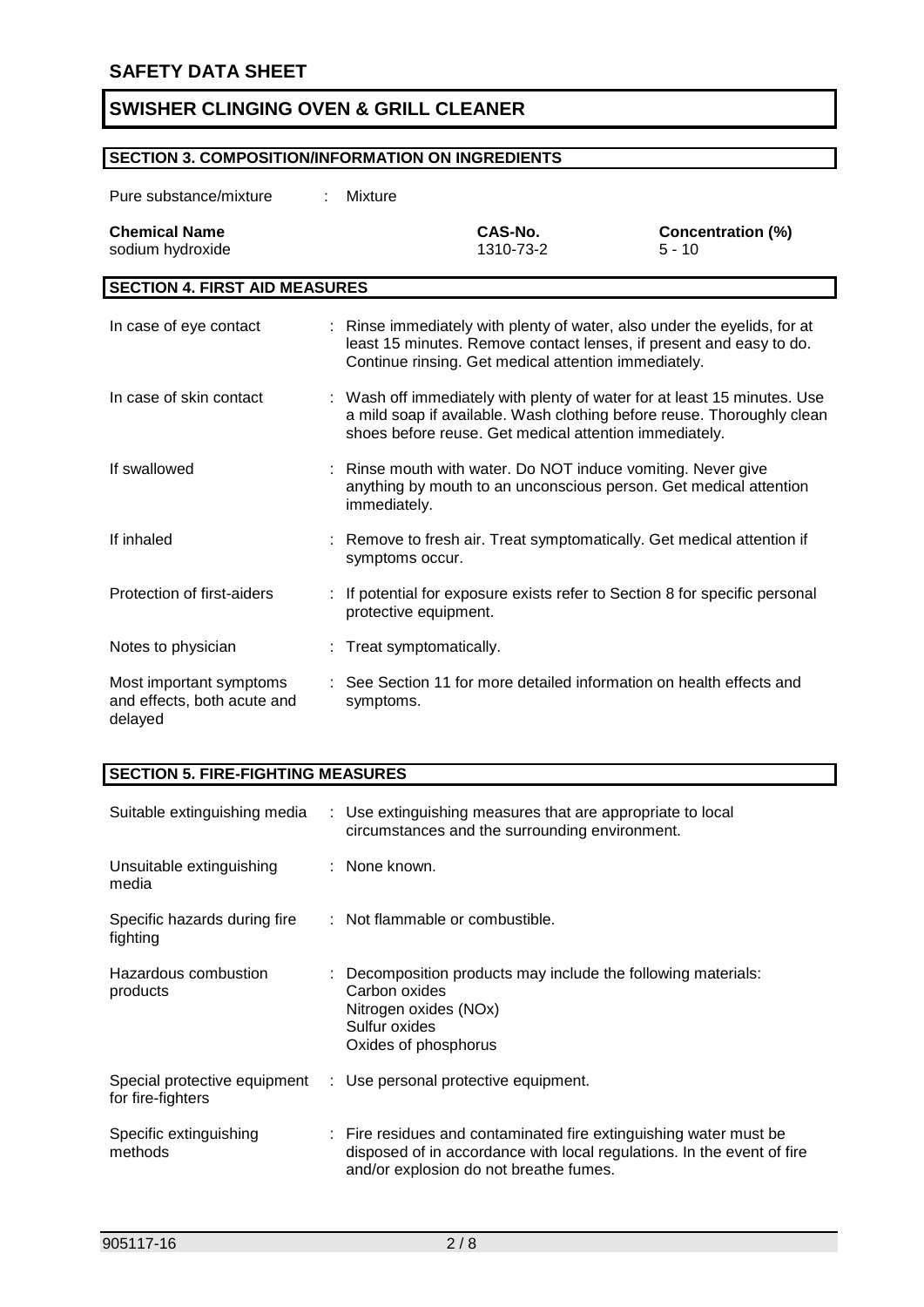#### **SECTION 6. ACCIDENTAL RELEASE MEASURES**

| Personal precautions,<br>protective equipment and<br>emergency procedures | : Ensure adequate ventilation. Keep people away from and upwind of<br>spill/leak. Avoid inhalation, ingestion and contact with skin and eyes.<br>When workers are facing concentrations above the exposure limit they<br>must use appropriate certified respirators. Ensure clean-up is<br>conducted by trained personnel only. Refer to protective measures<br>listed in sections 7 and 8.                                   |
|---------------------------------------------------------------------------|-------------------------------------------------------------------------------------------------------------------------------------------------------------------------------------------------------------------------------------------------------------------------------------------------------------------------------------------------------------------------------------------------------------------------------|
| Environmental precautions                                                 | : Do not allow contact with soil, surface or ground water.                                                                                                                                                                                                                                                                                                                                                                    |
| Methods and materials for<br>containment and cleaning up                  | : Stop leak if safe to do so. Contain spillage, and then collect with non-<br>combustible absorbent material, (e.g. sand, earth, diatomaceous<br>earth, vermiculite) and place in container for disposal according to<br>local / national regulations (see section 13). Flush away traces with<br>water. For large spills, dike spilled material or otherwise contain<br>material to ensure runoff does not reach a waterway. |
| <b>SECTION 7. HANDLING AND STORAGE</b>                                    |                                                                                                                                                                                                                                                                                                                                                                                                                               |
| Advice on safe handling                                                   | : Do not ingest. Do not get in eyes, on skin, or on clothing. Do not<br>breathe dust/ fume/ gas/ mist/ vapors/ spray. Use only with adequate<br>ventilation. Wash hands thoroughly after handling.                                                                                                                                                                                                                            |
| Conditions for safe storage                                               | : Do not store near acids. Keep out of reach of children. Store in<br>suitable labeled containers.                                                                                                                                                                                                                                                                                                                            |
| Storage temperature                                                       | : $0^{\circ}$ C to 50 $^{\circ}$ C                                                                                                                                                                                                                                                                                                                                                                                            |

#### **SECTION 8. EXPOSURE CONTROLS/PERSONAL PROTECTION**

#### **Ingredients with workplace control parameters**

| Ingredients                                           | CAS-No.                                                                                                                                                                                       | Form of<br>exposure                    | Permissible<br>concentration                                            | <b>Basis</b>     |
|-------------------------------------------------------|-----------------------------------------------------------------------------------------------------------------------------------------------------------------------------------------------|----------------------------------------|-------------------------------------------------------------------------|------------------|
| sodium hydroxide                                      | 1310-73-2                                                                                                                                                                                     | Ceiling                                | $2$ mg/m $3$                                                            | <b>ACGIH</b>     |
|                                                       |                                                                                                                                                                                               | Ceiling                                | $2$ mg/m $3$                                                            | <b>NIOSH REL</b> |
|                                                       |                                                                                                                                                                                               | TWA                                    | $2$ mg/m $3$                                                            | OSHA Z1          |
| Engineering measures<br>Personal protective equipment |                                                                                                                                                                                               | below occupational exposure standards. | : Effective exhaust ventilation system. Maintain air concentrations     |                  |
| Eye protection                                        | : Wear eye protection/face protection.                                                                                                                                                        |                                        |                                                                         |                  |
| Hand protection                                       | : Wear the following personal protective equipment:<br>Standard glove type.<br>Gloves should be discarded and replaced if there is any indication of<br>degradation or chemical breakthrough. |                                        |                                                                         |                  |
| Skin protection                                       |                                                                                                                                                                                               | safety goggles and protective clothing | : Personal protective equipment comprising: suitable protective gloves, |                  |

Respiratory protection : When workers are facing concentrations above the exposure limit they must use appropriate certified respirators.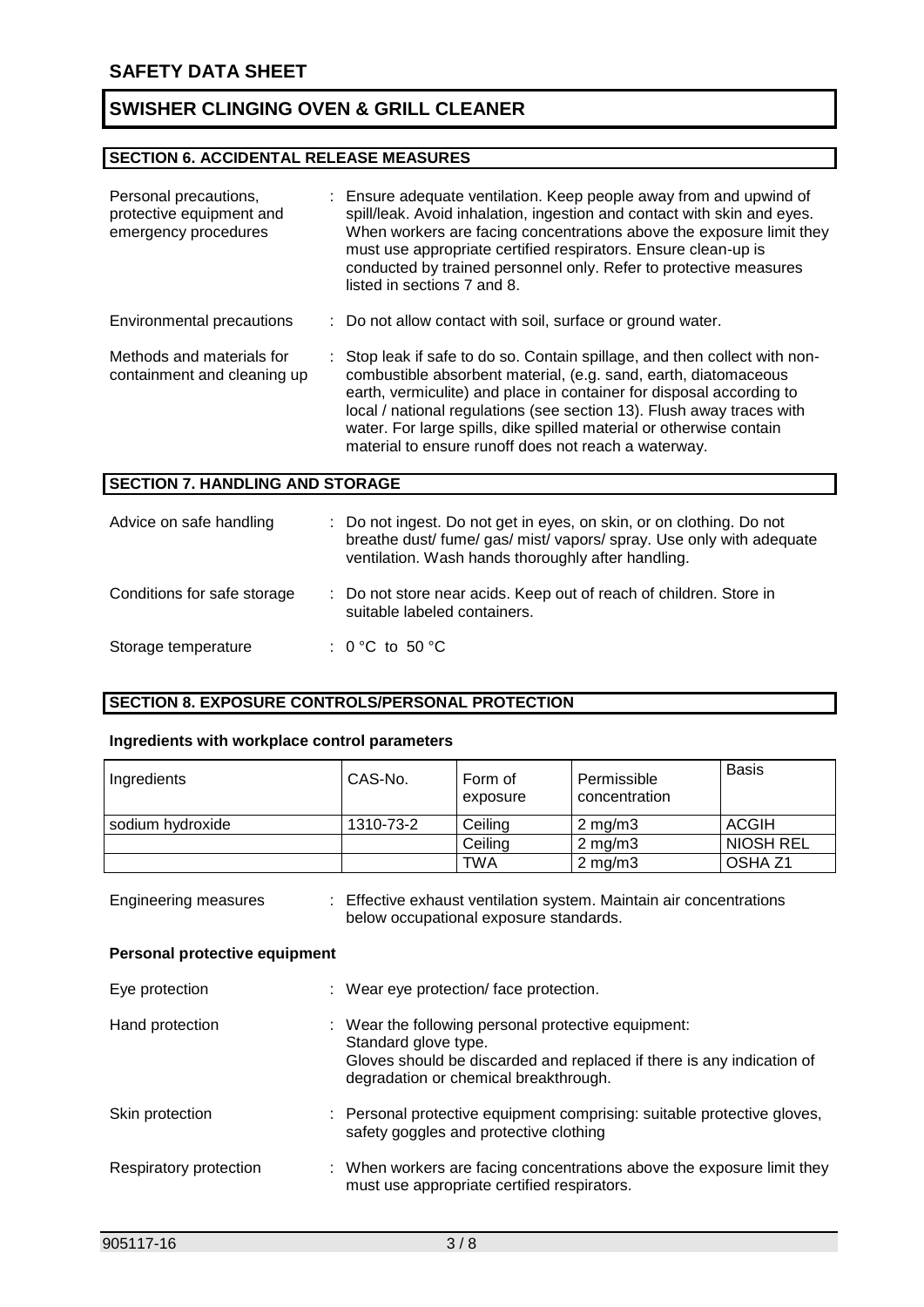| Hygiene measures | : Handle in accordance with good industrial hygiene and safety<br>practice. Remove and wash contaminated clothing before re-use.<br>Wash face, hands and any exposed skin thoroughly after handling.<br>Provide suitable facilities for quick drenching or flushing of the eyes |
|------------------|---------------------------------------------------------------------------------------------------------------------------------------------------------------------------------------------------------------------------------------------------------------------------------|
|                  | and body in case of contact or splash hazard.                                                                                                                                                                                                                                   |

## **SECTION 9. PHYSICAL AND CHEMICAL PROPERTIES**

| Appearance                                 | t | liquid            |
|--------------------------------------------|---|-------------------|
| Color                                      |   | dark orange       |
| Odor                                       |   | odorless          |
| рH                                         |   | 13.5, 100 %       |
| Flash point                                |   | Not applicable    |
| <b>Odor Threshold</b>                      |   | No data available |
| Melting point/freezing point               | t | No data available |
| Initial boiling point and<br>boiling range |   | No data available |
| Evaporation rate                           | t | No data available |
| Flammability (solid, gas)                  | t | No data available |
| Upper explosion limit                      | t | No data available |
| Lower explosion limit                      |   | No data available |
| Vapor pressure                             |   | No data available |
| Relative vapor density                     | t | No data available |
| <b>Relative density</b>                    |   | 1.08              |
| Water solubility                           |   | soluble           |
| Solubility in other solvents               |   | No data available |
| Partition coefficient: n-<br>octanol/water |   | No data available |
| Autoignition temperature                   | t | No data available |
| Thermal decomposition                      | t | No data available |
| Viscosity, kinematic                       | t | No data available |
| <b>Explosive properties</b>                |   | No data available |
| Oxidizing properties                       |   | No data available |
| Molecular weight                           |   | No data available |
| VOC                                        | ۰ | No data available |

# **SECTION 10. STABILITY AND REACTIVITY**

| Chemical stability                    | : Stable under normal conditions.                             |
|---------------------------------------|---------------------------------------------------------------|
| Possibility of hazardous<br>reactions | : No dangerous reaction known under conditions of normal use. |
| Conditions to avoid                   | : None known.                                                 |
| Incompatible materials                | : Acids<br>Metals                                             |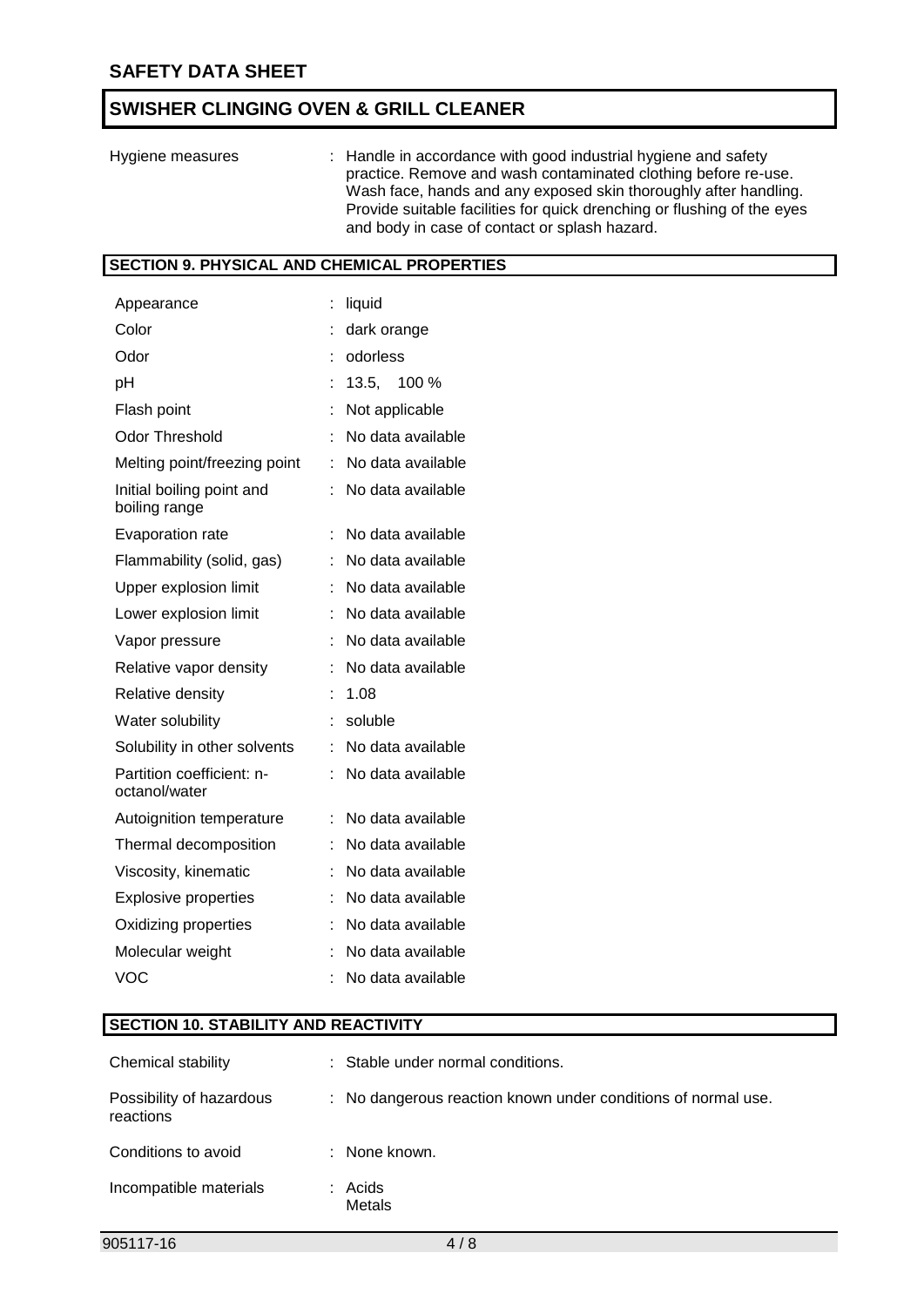| Hazardous decomposition | : Decomposition products may include the following materials: |
|-------------------------|---------------------------------------------------------------|
| products                | Carbon oxides                                                 |
|                         | Nitrogen oxides (NOx)                                         |
|                         | Sulfur oxides                                                 |
|                         | Oxides of phosphorus                                          |

# **SECTION 11. TOXICOLOGICAL INFORMATION**

|          | Information on likely routes of : Inhalation, Eye contact, Skin contact |
|----------|-------------------------------------------------------------------------|
| exposure |                                                                         |

#### **Potential Health Effects**

| Eyes                    | : Causes serious eye damage.                                  |
|-------------------------|---------------------------------------------------------------|
| <b>Skin</b>             | : Causes severe skin burns.                                   |
| Ingestion               | : Causes digestive tract burns.                               |
| Inhalation              | : May cause nose, throat, and lung irritation.                |
| <b>Chronic Exposure</b> | : Health injuries are not known or expected under normal use. |

## **Experience with human exposure**

| Eye contact  | : Redness, Pain, Corrosion      |
|--------------|---------------------------------|
| Skin contact | : Redness, Pain, Corrosion      |
| Ingestion    | : Corrosion, Abdominal pain     |
| Inhalation   | : Respiratory irritation, Cough |

#### **Toxicity**

| Acute oral toxicity                  | : Acute toxicity estimate : $>$ 5,000 mg/kg |
|--------------------------------------|---------------------------------------------|
| Acute inhalation toxicity            | : No data available                         |
| Acute dermal toxicity                | : Acute toxicity estimate : $>$ 5,000 mg/kg |
| Skin corrosion/irritation            | : No data available                         |
| Serious eye damage/eye<br>irritation | : No data available                         |
| Respiratory or skin<br>sensitization | : No data available                         |
| Carcinogenicity                      | : No data available                         |
| Reproductive effects                 | : No data available                         |
| Germ cell mutagenicity               | : No data available                         |
| Teratogenicity                       | : No data available                         |
| STOT-single exposure                 | : No data available                         |
| STOT-repeated exposure               | : No data available                         |
| Aspiration toxicity                  | : No data available                         |

### **SECTION 12. ECOLOGICAL INFORMATION**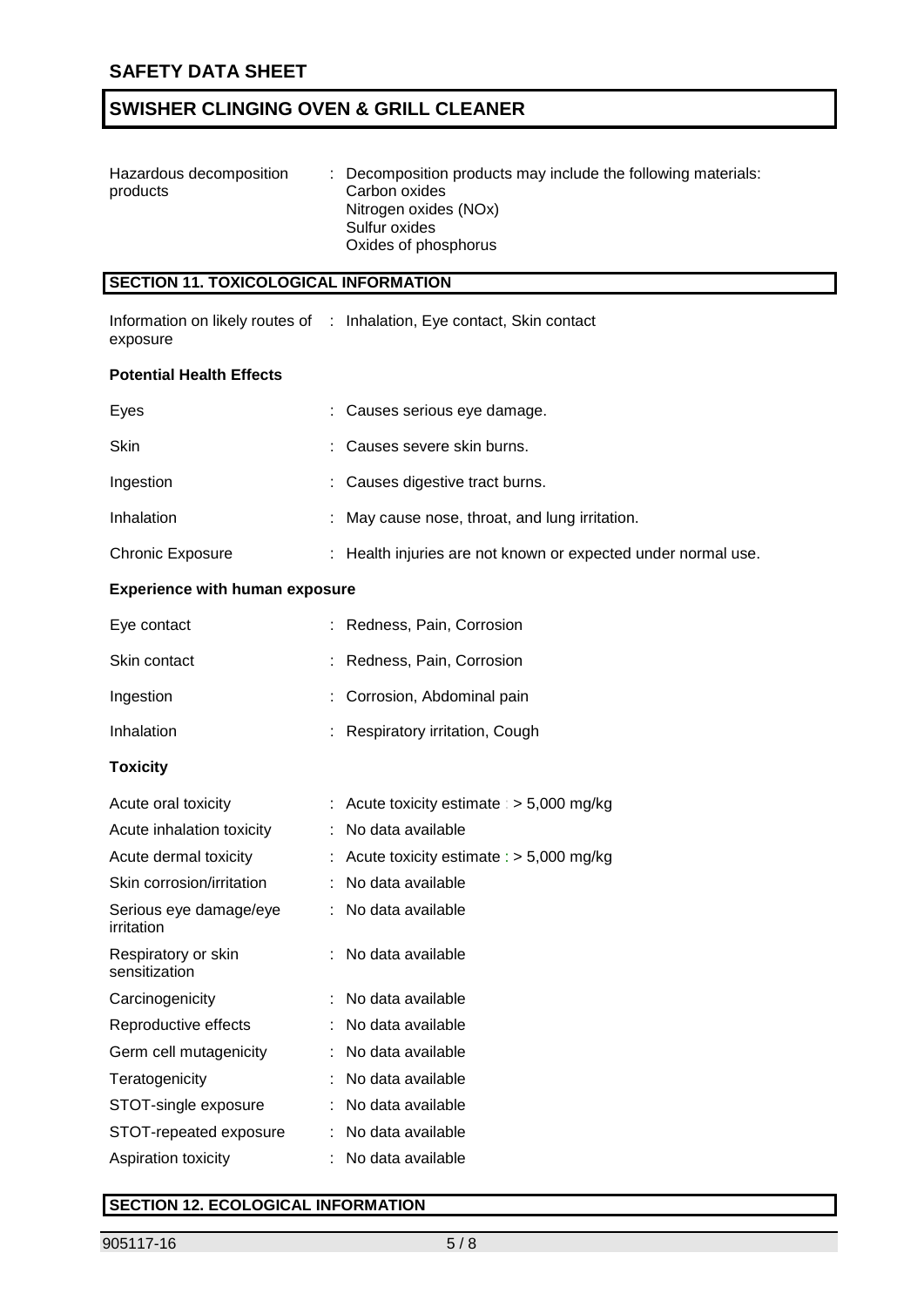#### **Ecotoxicity**

| <b>Environmental Effects</b>                           |  | : Harmful to aquatic life.               |  |  |  |  |
|--------------------------------------------------------|--|------------------------------------------|--|--|--|--|
| <b>Product</b>                                         |  |                                          |  |  |  |  |
| Toxicity to fish                                       |  | No data available                        |  |  |  |  |
| Toxicity to daphnia and other<br>aquatic invertebrates |  | : No data available                      |  |  |  |  |
| Toxicity to algae                                      |  | : No data available                      |  |  |  |  |
| Ingredients                                            |  |                                          |  |  |  |  |
| Toxicity to daphnia and other<br>aquatic invertebrates |  | : sodium hydroxide<br>48 h EC50: 40 mg/l |  |  |  |  |
| <b>Persistence and degradability</b>                   |  |                                          |  |  |  |  |
| No data available                                      |  |                                          |  |  |  |  |
| <b>Bioaccumulative potential</b>                       |  |                                          |  |  |  |  |
| No data available                                      |  |                                          |  |  |  |  |
| <b>Mobility in soil</b>                                |  |                                          |  |  |  |  |
| No data available                                      |  |                                          |  |  |  |  |
| Other adverse effects                                  |  |                                          |  |  |  |  |

No data available

| <b>SECTION 13. DISPOSAL CONSIDERATIONS</b>                                                  |                                                                                                                                                                                                                                                                                                            |  |  |  |  |
|---------------------------------------------------------------------------------------------|------------------------------------------------------------------------------------------------------------------------------------------------------------------------------------------------------------------------------------------------------------------------------------------------------------|--|--|--|--|
| Disposal methods                                                                            | : The product should not be allowed to enter drains, water courses or<br>the soil. Where possible recycling is preferred to disposal or<br>incineration. If recycling is not practicable, dispose of in compliance<br>with local regulations. Dispose of wastes in an approved waste<br>disposal facility. |  |  |  |  |
| Disposal considerations                                                                     | Dispose of as unused product. Empty containers should be taken to<br>an approved waste handling site for recycling or disposal. Do not re-<br>use empty containers. Dispose of in accordance with local, state, and<br>federal regulations.                                                                |  |  |  |  |
| RCRA - Resource<br><b>Conservation and Recovery</b><br>Authorization Act Hazardous<br>waste | : D002 (Corrosive)                                                                                                                                                                                                                                                                                         |  |  |  |  |

## **SECTION 14. TRANSPORT INFORMATION**

The shipper/consignor/sender is responsible to ensure that the packaging, labeling, and markings are in compliance with the selected mode of transport.

| Land transport (DOT) |  |
|----------------------|--|
|----------------------|--|

| UN number                | : 1824                      |
|--------------------------|-----------------------------|
| Description of the goods | : Sodium hydroxide solution |
| Class                    | : 8                         |
| Packing group            | : II                        |
|                          |                             |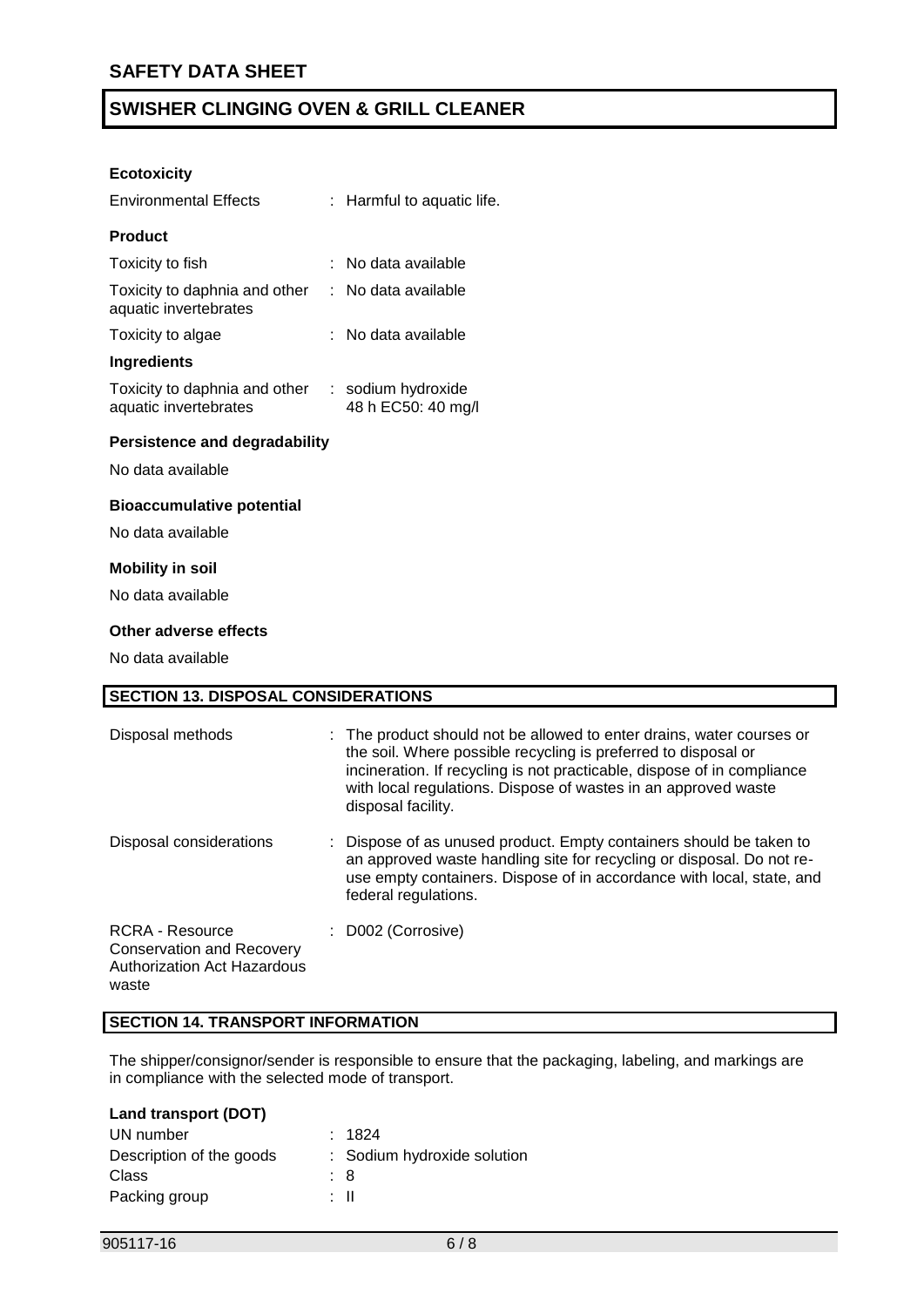Environmentally hazardous : no

| Sea transport (IMDG/IMO) |    |                             |
|--------------------------|----|-----------------------------|
| UN number                |    | : 1824                      |
| Description of the goods |    | : SODIUM HYDROXIDE SOLUTION |
| Class                    |    | : 8                         |
| Packing group            |    | : II                        |
| Marine pollutant         | I. | no                          |

#### **SECTION 15. REGULATORY INFORMATION**

#### **EPCRA - Emergency Planning and Community Right-to-Know**

#### **CERCLA Reportable Quantity**

| Ingredients      | CAS-No.   |      | Component RQ (lbs)   Calculated product RQ |
|------------------|-----------|------|--------------------------------------------|
|                  |           |      | (lbs)                                      |
| sodium hvdroxide | 1310-73-2 | 1000 | 15385                                      |

#### **SARA 304 Extremely Hazardous Substances Reportable Quantity**

This material does not contain any components with a section 304 EHS RQ.

| SARA 311/312 Hazards | : Acute Health Hazard                                                                                                                                                                     |
|----------------------|-------------------------------------------------------------------------------------------------------------------------------------------------------------------------------------------|
| <b>SARA 302</b>      | : No chemicals in this material are subject to the reporting requirements<br>of SARA Title III, Section 302.                                                                              |
| <b>SARA 313</b>      | : This material does not contain any chemical components with known<br>CAS numbers that exceed the threshold (De Minimis) reporting levels<br>established by SARA Title III, Section 313. |

#### **California Prop 65**

This product does not contain any chemicals known to the State of California to cause cancer, birth, or any other reproductive defects.

#### **The ingredients of this product are reported in the following inventories:**

## **United States TSCA Inventory** :

On TSCA Inventory

#### **Canadian Domestic Substances List (DSL)** :

All components of this product are on the Canadian DSL

#### **Australia Inventory of Chemical Substances (AICS)** :

On the inventory, or in compliance with the inventory

### **New Zealand. Inventory of Chemical Substances** :

On the inventory, or in compliance with the inventory

## **Japan. ENCS - Existing and New Chemical Substances Inventory** :

On the inventory, or in compliance with the inventory

#### **Japan. ISHL - Inventory of Chemical Substances (METI)** :

On the inventory, or in compliance with the inventory

#### **Korea. Korean Existing Chemicals Inventory (KECI)** :

On the inventory, or in compliance with the inventory